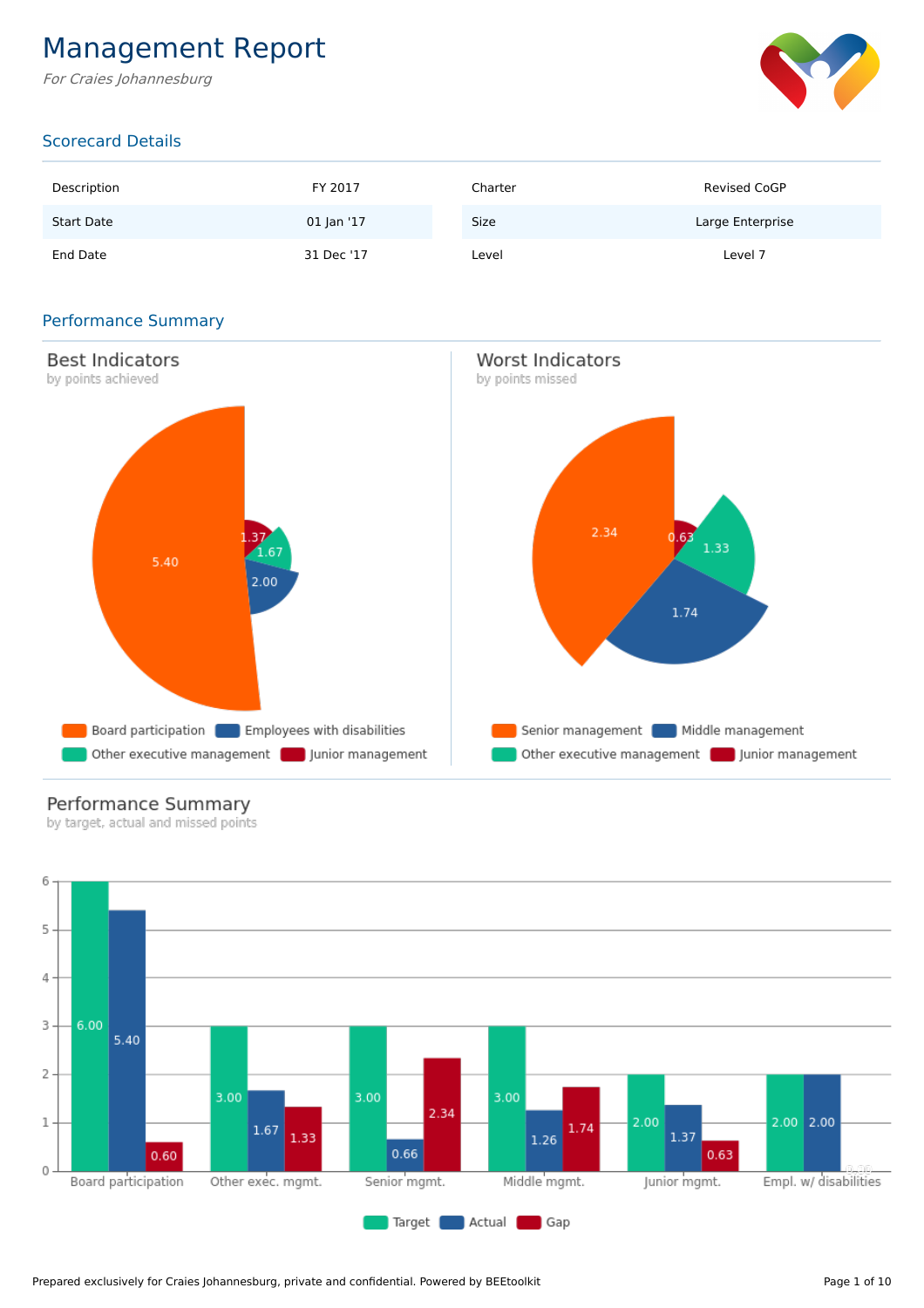## Summary Management Scorecard

|                                                         | Max            | Actual         | Gap            |
|---------------------------------------------------------|----------------|----------------|----------------|
| Board participation                                     |                |                |                |
| Exercisable voting rights of black board members        | $\overline{2}$ | 1.60           | 0.40           |
| Exercisable voting rights of black female board members | $\mathbf{1}$   | 0.80           | 0.20           |
| <b>Black executive directors</b>                        | 2              | 2              | $\overline{0}$ |
| Black female executive directors                        | 1              | $\mathbf{1}$   | $\mathbf 0$    |
| Other executive management                              |                |                |                |
| Black other executive management                        | 2              | 1.67           | 0.33           |
| Black female other executive management                 | 1              | $\mathbf 0$    | 1              |
| Senior management                                       |                |                |                |
| Black employees in senior management                    | $\overline{2}$ | 0.51           | 1.49           |
| Black female employees in senior management             | 1              | 0.16           | 0.84           |
| Middle management                                       |                |                |                |
| Black employees in middle management                    | $\overline{2}$ | 0.92           | 1.08           |
| Black female employees in middle management             | 1              | 0.34           | 0.66           |
| Junior management                                       |                |                |                |
| Black employees in junior management                    | $\mathbf{1}$   | 0.77           | 0.23           |
| Black female employees in junior management             | $\mathbf{1}$   | 0.60           | 0.40           |
| Employees with disabilities                             |                |                |                |
| Black employees with disabilities                       | $\overline{2}$ | $\overline{2}$ | $\overline{0}$ |
| Total                                                   | 19             | 12.36          | 6.64           |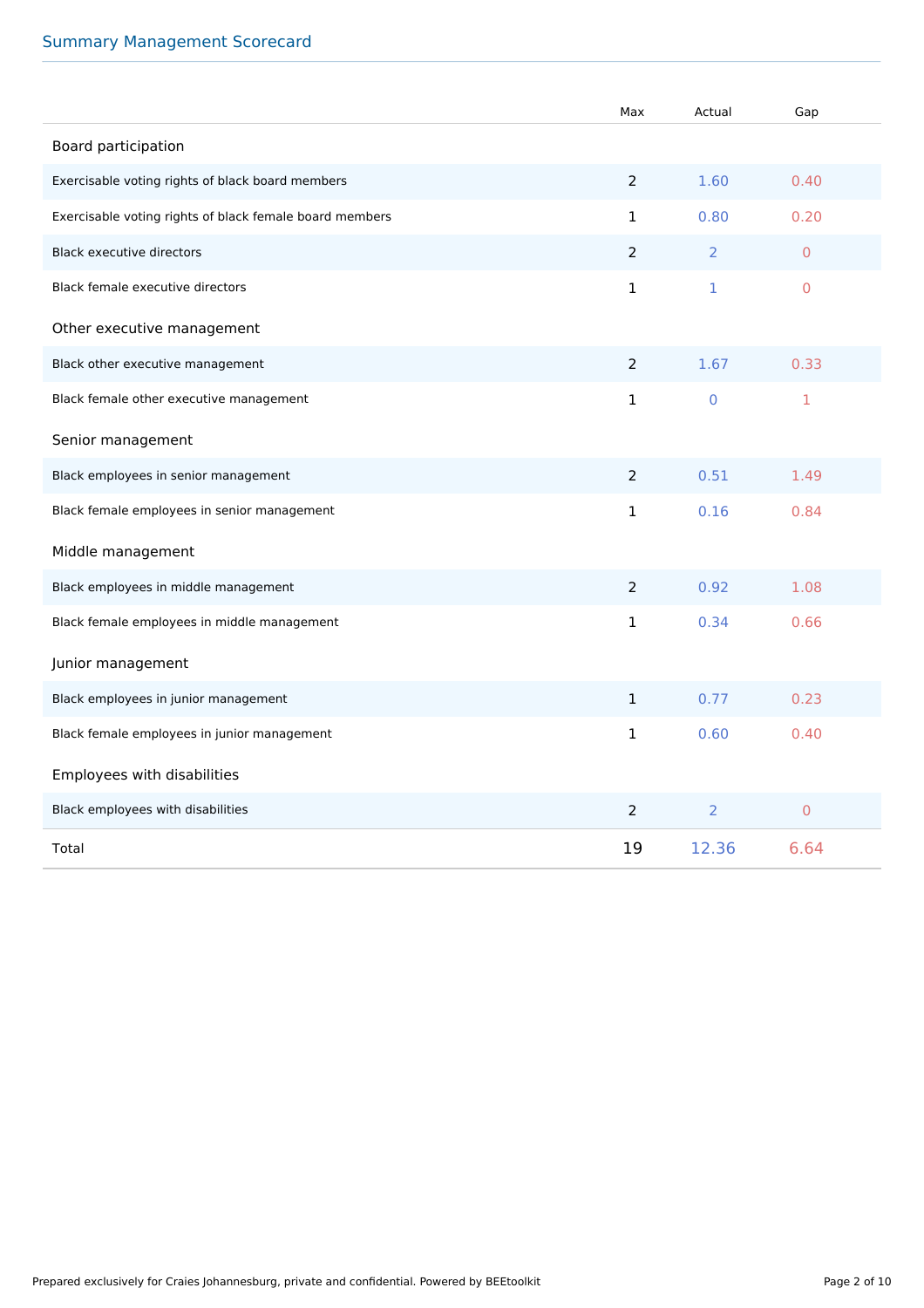## Exercisable voting rights of black board members

Board participation



#### Exercisable voting rights of black female board members

Board participation



|                                                | Max     | Actual  | Gap     |
|------------------------------------------------|---------|---------|---------|
| Points                                         | 1       | 0.80    | 0.20    |
| Percent                                        | 25.00%  | 20.00%  | 5.00%   |
| Total voting rights                            | 100.00% | 100.00% | 100.00% |
| Voting rights of black<br>female board members | 25.00%  | 20.00%  | 5.00%   |

Black executive directors

Board participation



|                                  | Max    | Actual | Gap      |
|----------------------------------|--------|--------|----------|
| Points                           | 2      | 2      | 0        |
| Percent                          | 50.00% | 66.67% | $0.00\%$ |
| Total executive directors        | 3.00   | 3.00   | 3.00     |
| <b>Black executive directors</b> | 1.50   | 2.00   | 0.00     |

## Black female executive directors

Board participation



|                                     | Max    | Actual | Gap      |
|-------------------------------------|--------|--------|----------|
| Points                              | 1      | 1      | 0        |
| Percent                             | 25.00% | 33.33% | $0.00\%$ |
| Total executive directors           | 3.00   | 3.00   | 3.00     |
| Black female executive<br>directors | 0.75   | 1.00   | 0.00     |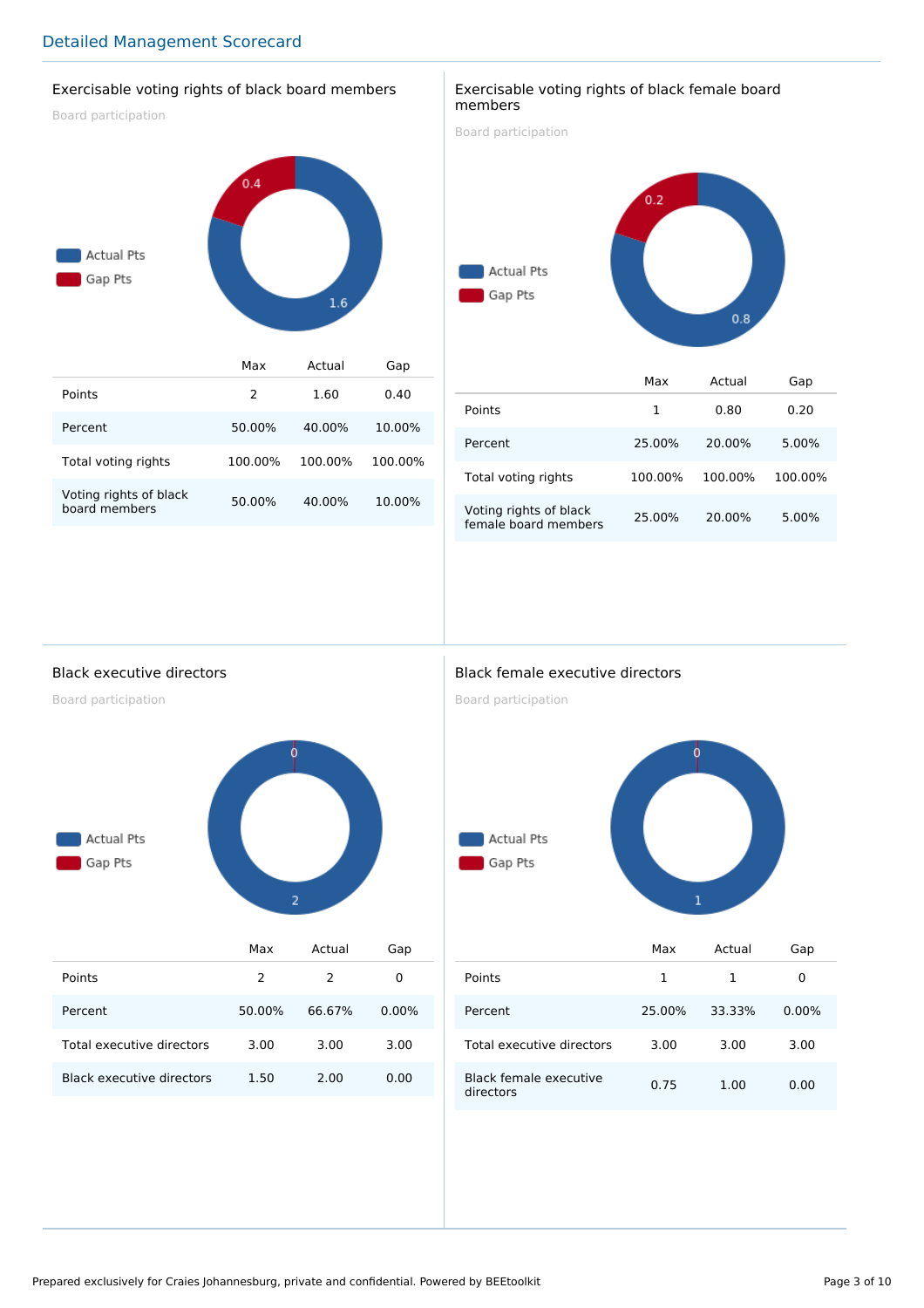#### Black other executive management

Other executive management



#### Black female other executive management

Other executive management



| Points                                   |        |          |        |
|------------------------------------------|--------|----------|--------|
| Percent                                  | 30.00% | $0.00\%$ | 30.00% |
| Total female other<br>executive managers | 6.00   | 6.00     | 6.00   |
| Black female other<br>executive managers | 1.80   | 0.00     | 1.80   |

#### Black employees in senior management

Senior management



|                       | мах           | Actual | Gap    |
|-----------------------|---------------|--------|--------|
| Points                | $\mathcal{P}$ | 0.51   | 1.49   |
| Percent               | 60.00%        | 15.23% | 44.77% |
| Total senior managers | 72.00         | 72.00  | 72.00  |

#### Black female employees in senior management

Senior management



|                       | Max    | Actual | Gap    |
|-----------------------|--------|--------|--------|
| Points                | 1      | 0.16   | 0.84   |
| Percent               | 30.00% | 4.69%  | 25.31% |
| Total senior managers | 72.00  | 72.00  | 72.00  |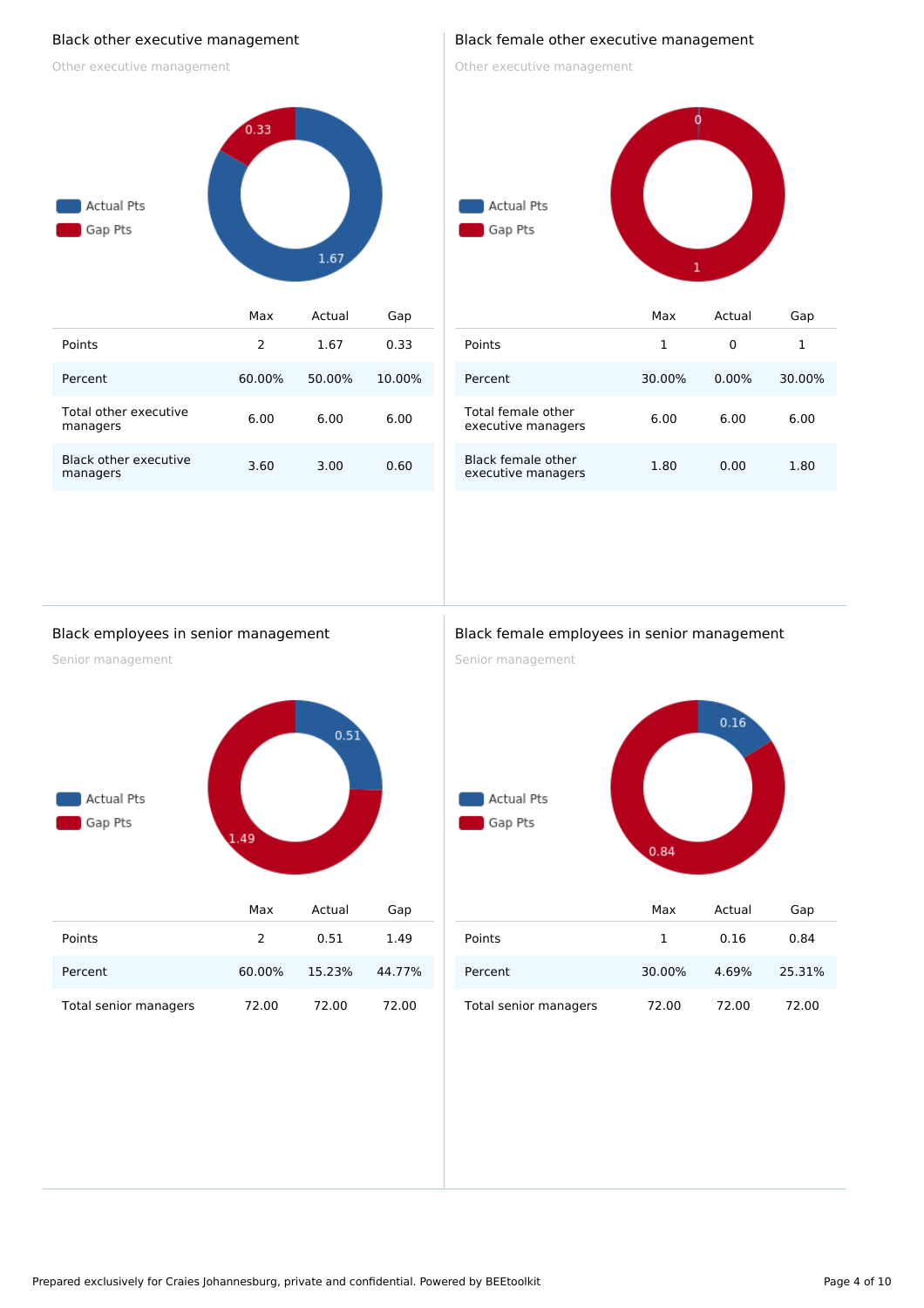### Black employees in middle management

Middle management



#### Black female employees in middle management

Middle management

# $0.34$ Actual Pts Gap Pts  $0.66$ Max Actual Gap Points 1 0.34 0.66 Percent 38.00% 12.98% 25.02% Total middle managers 180.00 180.00 180.00

#### Black employees in junior management

Junior management



Total junior managers 34.00 34.00 34.00

#### Black female employees in junior management

Junior management



|                       | Max    | Actual | Gap    |
|-----------------------|--------|--------|--------|
| Points                | 1      | 0.60   | 0.40   |
| Percent               | 44.00% | 26.34% | 17.66% |
| Total junior managers | 34.00  | 34.00  | 34.00  |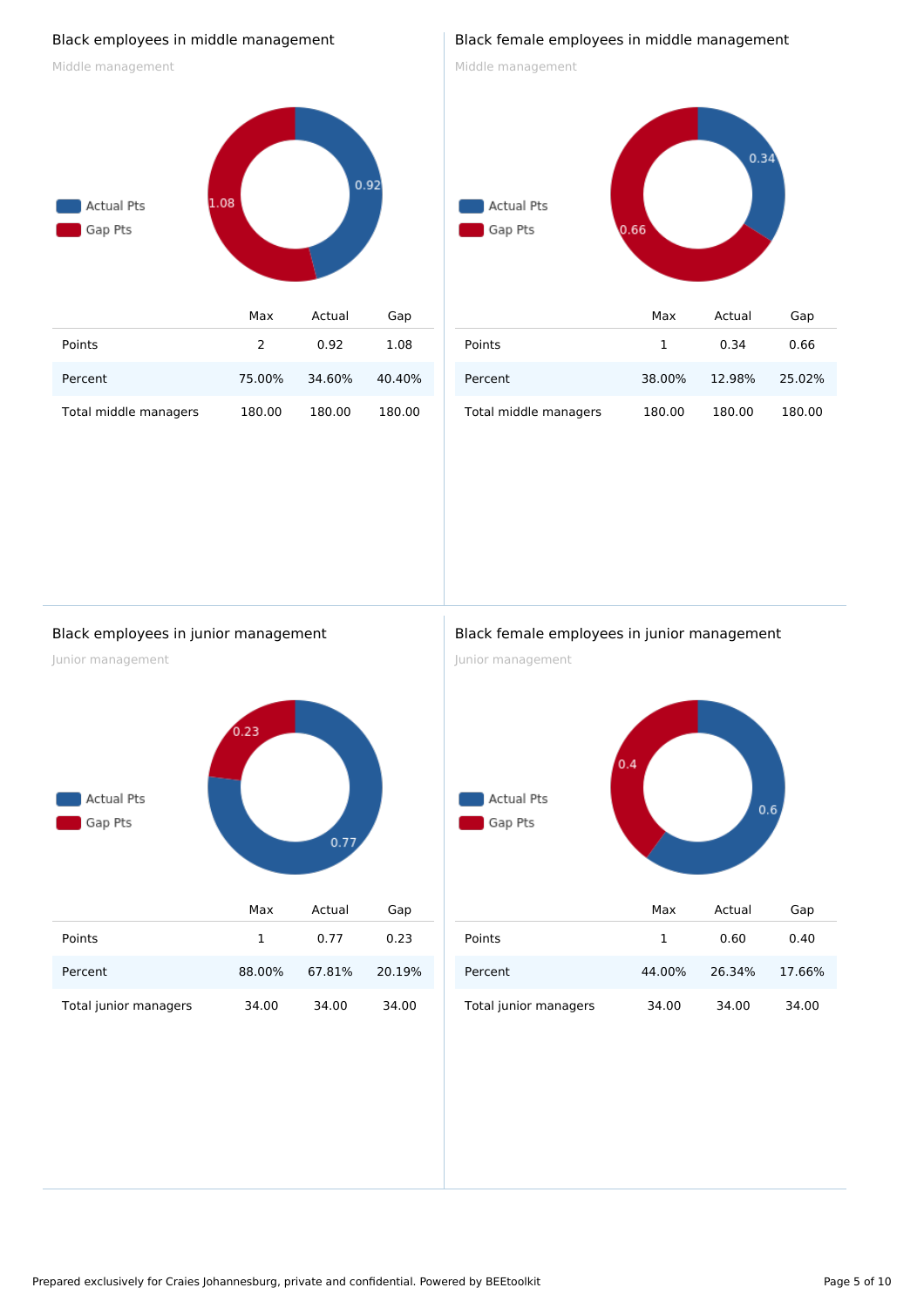#### Black employees with disabilities

Employees with disabilities

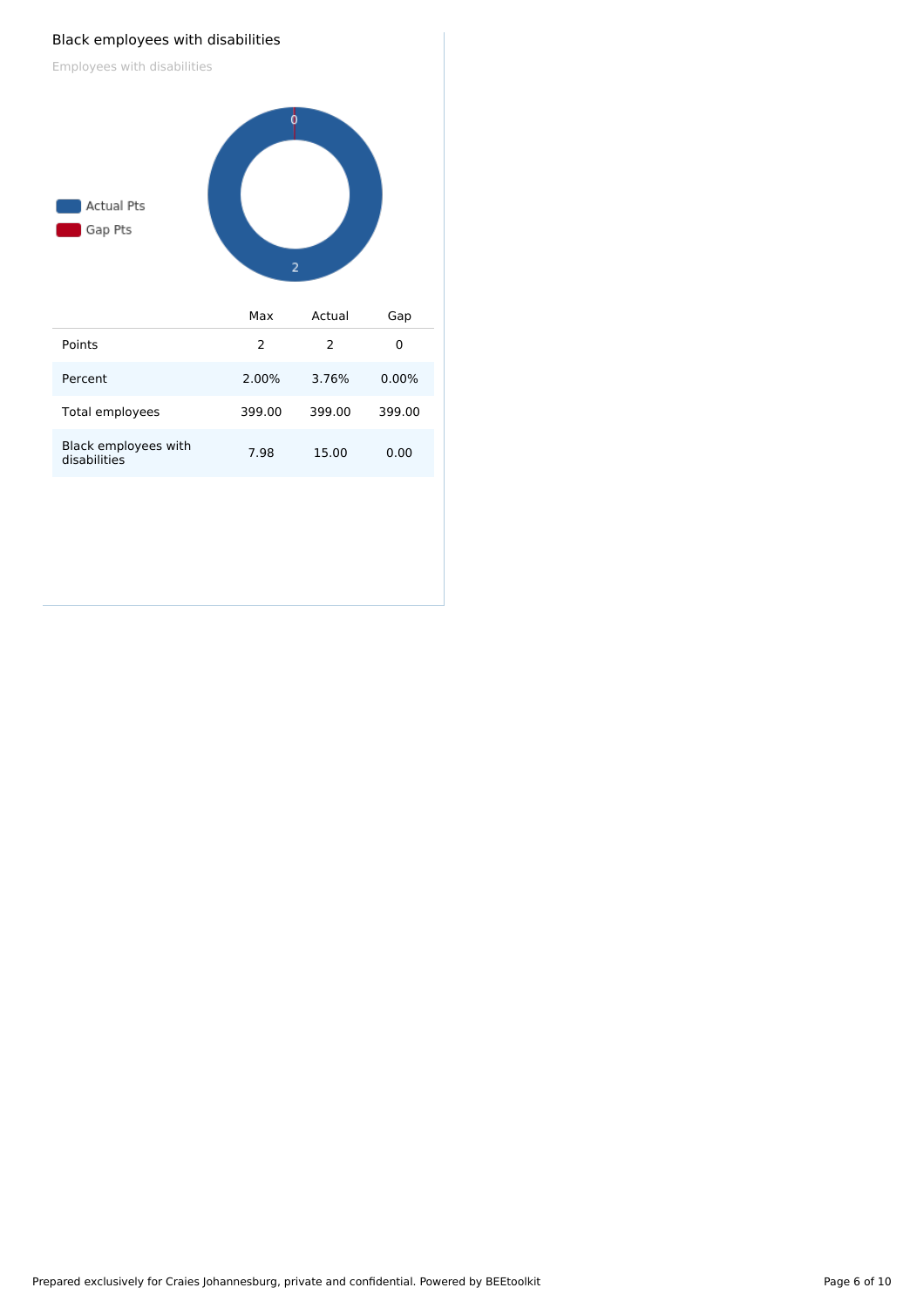## Detailed Gap Margin

|                                                                  |        | Target     |      | Actual |        | Gap       |           |          |      |            |
|------------------------------------------------------------------|--------|------------|------|--------|--------|-----------|-----------|----------|------|------------|
|                                                                  | $\%$   | Amount     | Pts  | $\%$   | Amount | Pts       | %         | Amount   | Pts  | Gap Margin |
| Board participation                                              |        |            |      |        |        |           |           |          |      |            |
| Exercisable voting<br>rights of black board<br>members           | 50.00% | 50.00%     | 2.00 | 40.00% | 40.00% | 1.60      | 10.00%    | 10.00%   | 0.40 |            |
| Exercisable voting<br>rights of black<br>female board<br>members | 25.00% | 25.00%     | 1.00 | 20.00% | 20.00% | 0.80      | 5.00%     | 5.00%    | 0.20 |            |
| <b>Black executive</b><br>directors                              | 50.00% | 1.50       | 2.00 | 66.67% | 2.00   | 2.00      | 16.67%    | $-0.50$  | 0.00 | $\bullet$  |
| <b>Black female</b><br>executive directors                       | 25.00% | 0.75       | 1.00 | 33.33% | 1.00   | 1.00      | $-8.33%$  | $-0.25$  | 0.00 |            |
| Other executive<br>management                                    |        |            |      |        |        |           |           |          |      |            |
| <b>Black other</b><br>executive<br>management                    | 60.00% | 3.60       | 2.00 | 50.00% | 3.00   | 1.67      | 10.00%    | 0.60     | 0.33 |            |
| Black female other<br>executive<br>management                    | 30.00% | 1.80       | 1.00 | 0.00%  | 0.00   | 0.00      | 30.00%    | 1.80     | 1.00 |            |
| Senior management                                                |        |            |      |        |        |           |           |          |      |            |
| Black employees in<br>senior management                          | 60.00% | 43.20      | 2.00 | 15.23% | 26.00  | 0.51      | 44.77%    | 17.20    | 1.49 |            |
| African males                                                    | 31.29% | 22.53      | 1.04 | 8.33%  | 6.00   | 0.28      | 22.96%    | 16.53    | 0.77 |            |
| African females                                                  | 24.59% | 17.70      | 0.82 | 2.78%  | 2.00   | 0.09      | 21.81%    | 15.70    | 0.73 | $\bullet$  |
| Indian males                                                     | 1.26%  | 0.91       | 0.04 | 13.89% | 10.00  | 0.04      | $-12.63%$ | $-9.09$  | 0.00 | $\bullet$  |
| Indian females                                                   | 0.77%  | 0.55       | 0.03 | 1.39%  | 1.00   | 0.03      | $-0.62%$  | $-0.45$  | 0.00 | $\bullet$  |
| Coloured males                                                   | 1.19%  | 0.85       | 0.04 | 8.33%  | 6.00   | 0.04      | $-7.15%$  | $-5.15$  | 0.00 | $\bullet$  |
| Coloured females                                                 | 0.91%  | 0.65       | 0.03 | 1.39%  | 1.00   | 0.03      | $-0.48%$  | $-0.35$  | 0.00 | ♥          |
| <b>Black female</b><br>employees in senior<br>management         | 30.00% | 21.60      | 1.00 | 4.69%  | 4.00   | 0.16      | 25.31%    | 17.60    | 0.84 |            |
| African females                                                  | 28.09% | 20.22      | 0.94 | 2.78%  | 2.00   | 0.09      | 25.31%    | 18.22    | 0.84 |            |
| Indian females                                                   | 0.88%  | 0.63       | 0.03 | 1.39%  | 1.00   | 0.03      | $-0.51%$  | $-0.37$  | 0.00 | $\bullet$  |
| Coloured females                                                 | 1.04%  | 0.75       | 0.03 | 1.39%  | 1.00   | 0.03      | $-0.35%$  | $-0.25$  | 0.00 | $\bullet$  |
| Middle management                                                |        |            |      |        |        |           |           |          |      |            |
| Black employees in<br>middle management                          | 75.00% | 135.00     | 2.00 | 34.60% | 108.00 | 0.92      | 40.40%    | 27.00    | 1.08 |            |
| African males                                                    | 39.12% | 70.41 1.04 |      | 18.89% | 34.00  | 0.50      | 20.23%    | 36.41    | 0.54 |            |
| African females                                                  | 30.73% | 55.32      | 0.82 | 10.56% | 19.00  | 0.28      | 20.18%    | 36.32    | 0.54 | $\bullet$  |
| Indian males                                                     | 1.57%  | 2.83       | 0.04 | 11.67% | 21.00  | 0.04      | $-10.10%$ | $-18.17$ | 0.00 | $\bullet$  |
| Indian females                                                   | 0.96%  | 1.73 0.03  |      | 5.00%  | 9.00   | 0.03      | $-4.04%$  | $-7.27$  | 0.00 | $\bullet$  |
| Coloured males                                                   | 1.48%  | 2.67       | 0.04 | 10.00% | 18.00  | 0.04      | $-8.52%$  | $-15.33$ | 0.00 | $\bullet$  |
| Coloured females                                                 | 1.14%  | 2.04       | 0.03 | 3.89%  |        | 7.00 0.03 | $-2.75%$  | $-4.96$  | 0.00 |            |
| <b>Black female</b><br>employees in middle<br>management         | 38.00% | 68.40      | 1.00 | 12.98% | 35.00  | 0.34      | 25.02%    | 33.40    | 0.66 |            |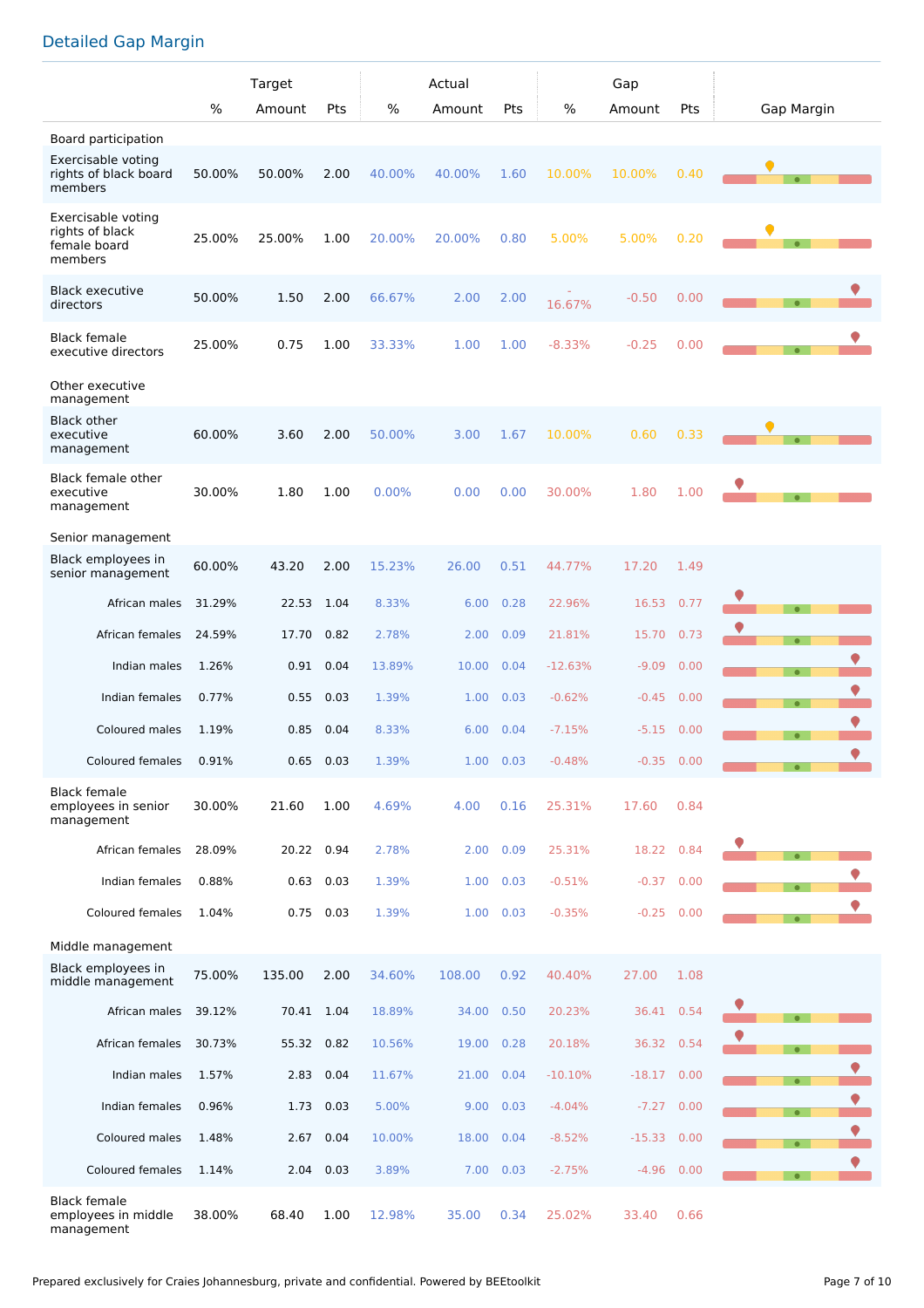| African females                                          | 35.57% | 64.03 | 0.94 | 10.56% | 19.00 | 0.28 | 25.02%   | 45.03        | 0.66      | $\bullet$ |  |
|----------------------------------------------------------|--------|-------|------|--------|-------|------|----------|--------------|-----------|-----------|--|
| Indian females                                           | 1.11%  | 2.00  | 0.03 | 5.00%  | 9.00  | 0.03 | $-3.89%$ | $-7.00$      | 0.00      | $\bullet$ |  |
| Coloured females                                         | 1.31%  | 2.36  | 0.03 | 3.89%  | 7.00  | 0.03 | $-2.58%$ | $-4.64$      | 0.00      | $\bullet$ |  |
| Junior management                                        |        |       |      |        |       |      |          |              |           |           |  |
| Black employees in<br>junior management                  | 88.00% | 29.92 | 1.00 | 67.81% | 26.00 | 0.77 | 20.19%   | 3.92         | 0.23      |           |  |
| African males                                            | 45.90% | 15.60 | 0.52 | 38.24% | 13.00 | 0.43 | 7.66%    | 2.60         | 0.09      | $\bullet$ |  |
| African females                                          | 36.06% | 12.26 | 0.41 | 23.53% | 8.00  | 0.27 | 12.53%   | 4.26         | 0.14      | $\bullet$ |  |
| Indian males                                             | 1.84%  | 0.63  | 0.02 | 2.94%  | 1.00  | 0.02 | $-1.10%$ | $-0.37$      | 0.00      | $\bullet$ |  |
| Indian females                                           | 1.13%  | 0.38  | 0.01 | 2.94%  | 1.00  | 0.01 | $-1.81%$ | $-0.62$      | 0.00      | $\bullet$ |  |
| Coloured males                                           | 1.74%  | 0.59  | 0.02 | 5.88%  | 2.00  | 0.02 | $-4.14%$ | $-1.41$ 0.00 |           | $\bullet$ |  |
| Coloured females                                         | 1.33%  | 0.45  | 0.02 | 2.94%  | 1.00  | 0.02 | $-1.61%$ | $-0.55$ 0.00 |           | $\bullet$ |  |
| <b>Black female</b><br>employees in junior<br>management | 44.00% | 14.96 | 1.00 | 26.34% | 10.00 | 0.60 | 17.66%   | 4.96         | 0.40      |           |  |
| African females                                          | 41.19% | 14.01 | 0.94 | 23.53% | 8.00  | 0.53 | 17.66%   |              | 6.01 0.40 | $\bullet$ |  |
| Indian females                                           | 1.29%  | 0.44  | 0.03 | 2.94%  | 1.00  | 0.03 | $-1.65%$ | $-0.56$      | 0.00      | $\bullet$ |  |
| Coloured females                                         | 1.52%  | 0.52  | 0.03 | 2.94%  | 1.00  | 0.03 | $-1.42%$ | $-0.48$      | 0.00      | $\bullet$ |  |
| Employees with<br>disabilities                           |        |       |      |        |       |      |          |              |           |           |  |
| <b>Black employees</b><br>with disabilities              | 2.00%  | 7.98  | 2.00 | 3.76%  | 15.00 | 2.00 | $-1.76%$ | $-7.02$      | 0.00      | $\bullet$ |  |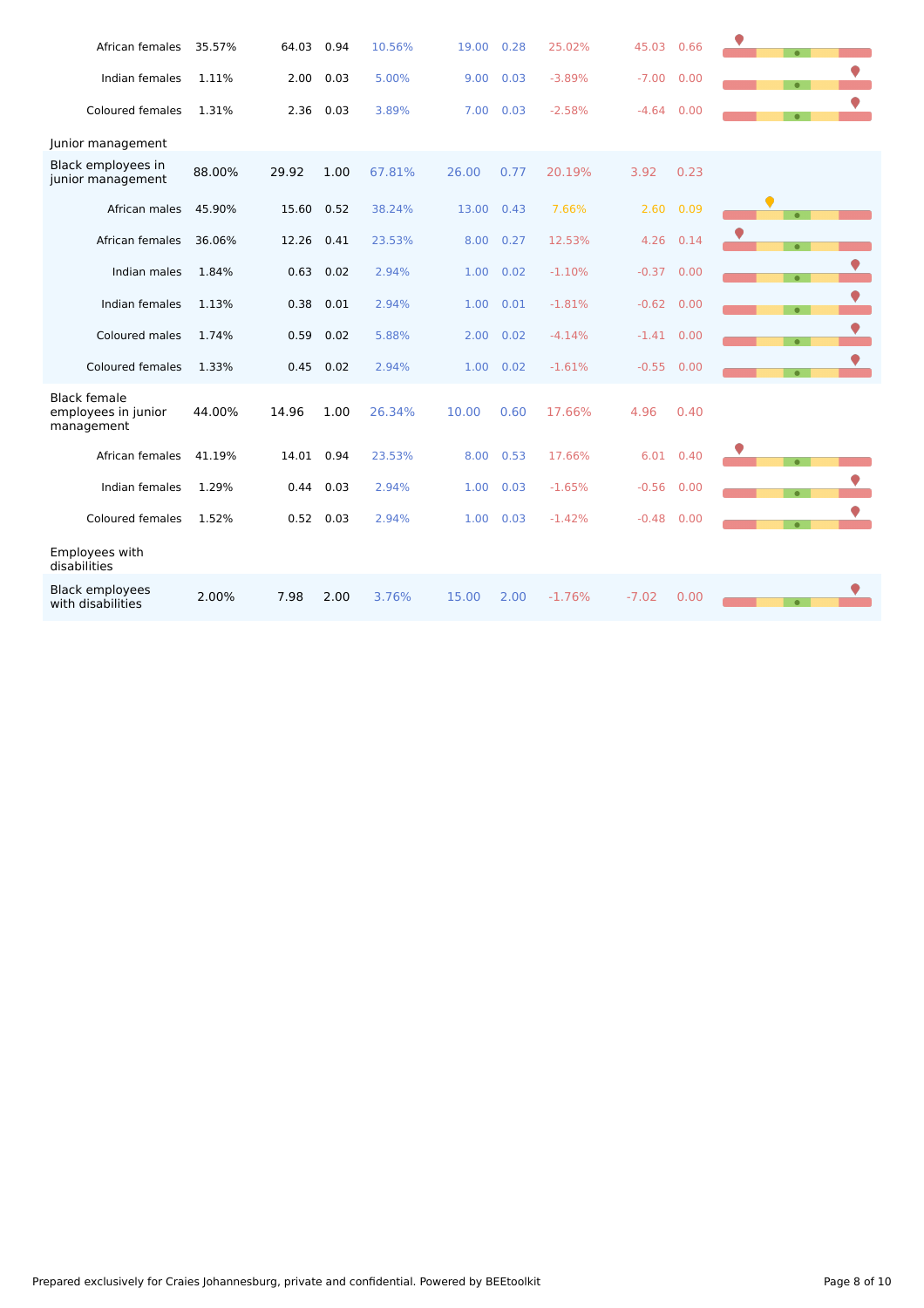## Management Data Summary

#### Total number of employees: 399

Total number of black disabled employees: 15

|                                          |        | <b>Black</b> | Black & White            |  |
|------------------------------------------|--------|--------------|--------------------------|--|
|                                          | Males  | Females      | Males & Females          |  |
| <b>Board Participation</b>               |        |              |                          |  |
| <b>Voting Rights</b>                     | 20.00% | 20.00%       | $\overline{\phantom{a}}$ |  |
| Number of Executive Directors            |        |              | 3                        |  |
| Other Executive Management               |        |              |                          |  |
| Total Number of Other Executive Managers | 3      | 0            | 6                        |  |

**Senior Managers** by gender

Middle Managers by gender

**Junior Managers**<br>by gender



|                           |         | Male   |          |       | Female  |        |          |       |
|---------------------------|---------|--------|----------|-------|---------|--------|----------|-------|
|                           | African | Indian | Coloured | White | African | Indian | Coloured | White |
| Number of senior managers | 6       | 10     | 6        | 34    |         |        |          | 12    |
| Number of middle managers | 34      | 21     | 18       | 47    | 19      | 9      |          | 25    |
| Number of junior managers | 13      |        |          | 4     | 8       |        |          | 4     |